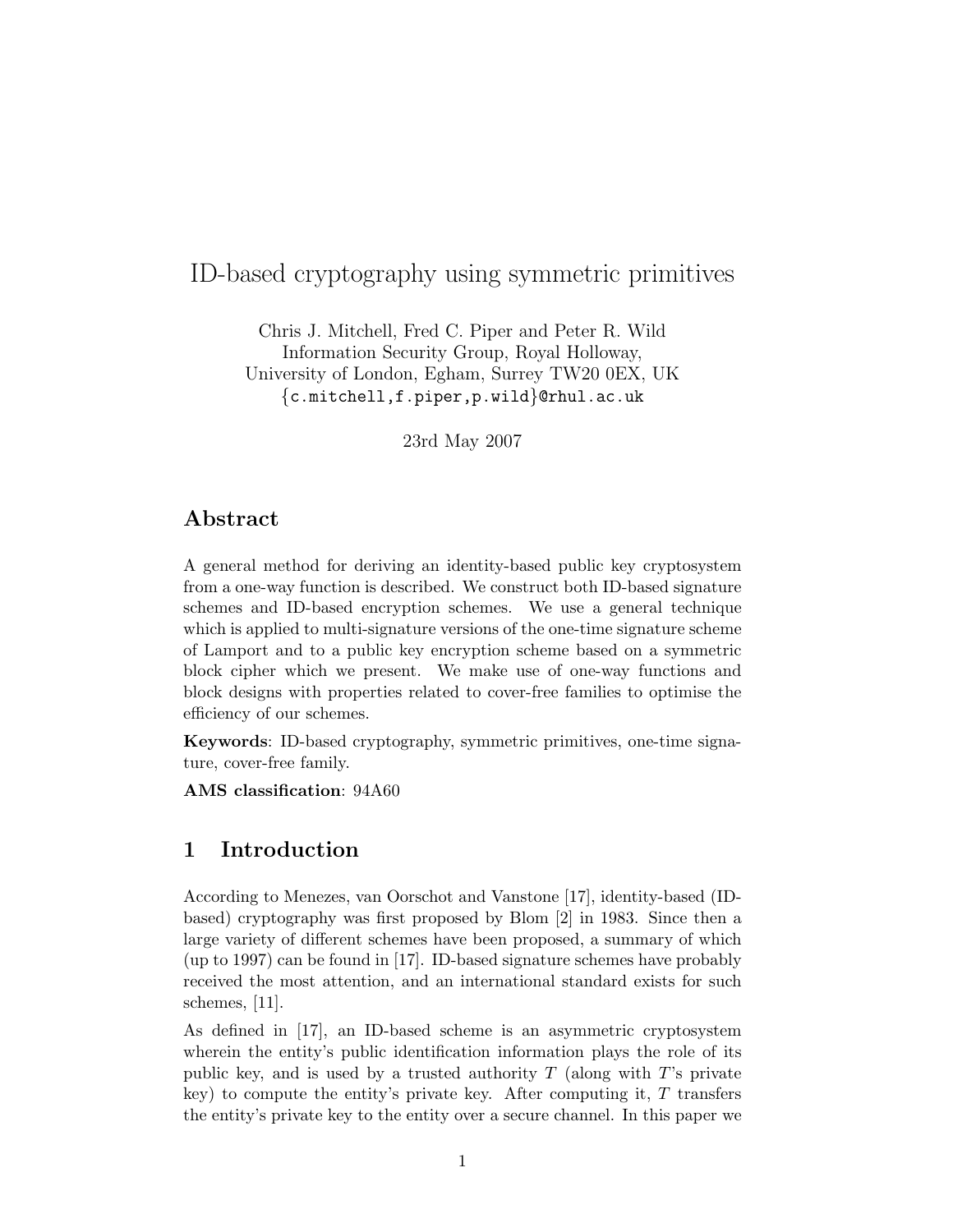describe a general method for deriving an ID-based system from any 'conventional' public key cryptosystem. We describe an application of this idea to derive an ID-based key establishment scheme in the setting of public key cryptosystems based on the discrete logarithm problem.

Our method is also applicable to the less conventional public key cryptosystems which are based on symmetric primitives. We adopt the one-time signature schemes that use symmetric primitives to develop an ID-based signature scheme. We also present a public key encryption scheme using a symmetric block cipher and develop an ID-based scheme from it.

Note that, in the schemes derived using the general method described below, we use a slightly generalised version of the above definition of ID-based scheme. The entity's public key is actually derived from the entity's identification information using a public function (this is, in fact, a common property of such schemes).

As discussed below, of the possible types of ID-based cryptosystem, encryption and key establishment schemes are likely to be of the greatest practical significance. They also happen to be amongst the least common, which makes the work of this paper of potential practical importance. Such schemes enable a user to send a secret message to any other entity, without having to first obtain any key material for that entity. All that is required is an identifier for the recipient, e.g. an email address. It only requires the sender to first acquire the appropriate set of system parameters. Moreover, the recipient does not need to have been equipped with the private decryption key in advance — he/she can request it when needed. This type of scheme is probably most appropriate when the recipient is part of a welldefined organisation, e.g. a government department or a large corporation, for which system parameters can be made widely available. There are many examples of situations where the need to send a secure message to such an individual arises, not least for e-government.

In section 2 we give our technique for deriving an ID-based scheme from any public key cryptosystem and section 3 discuss a specific implementation and some related practical issues. In section 4 we discuss public key cryptosystems based on symmetric primitives. We review signature schemes based on the one-time signature scheme of Lamport and describe a multi-signature version of Rabin's one-time signature scheme. We show how a public key encryption scheme may be derived from a symmetric block cipher system and discuss the use of Merkle hash-trees for efficient authentication of public keys and verification data. In section 5 we show how to obtain ID-based signatures from symmetric primitives and how to optimize their efficiency and in section 6 we show how to obtain an ID-based encryption scheme from symmetric primitives.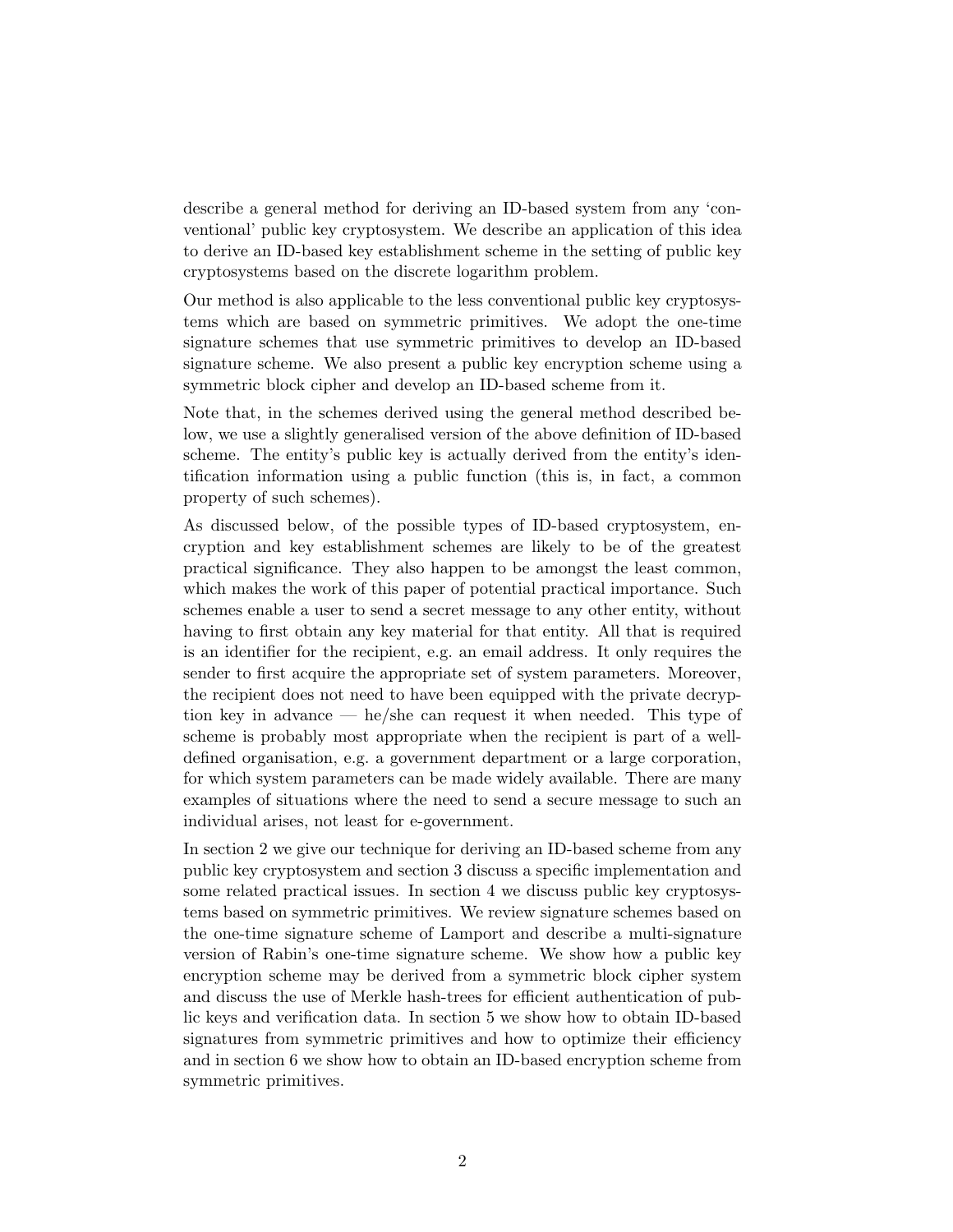# 2 Deriving an ID-based cryptosystem from any public key cryptosystem

We start by describing a method which enables any public key cryptosystem to be used as an ID-based scheme. In the description below we suppose that a trusted centre has been chosen. As for any ID-based scheme, this centre must be trusted by all the users of the scheme. We also suppose that a public key cryptosystem has been selected for use — this can be a public key cryptosystem of any type.

Note that the scheme described here is, as far as is known, original. However, there are some resemblances to the key predistribution scheme of Matsumoto and Imai [15], although the latter scheme is designed only for establishing shared secret keys.

Heng and Kurosawa  $[8]$  describe a k-resilient identity-based encryption scheme that makes use of the homomorphic properties of El Gamal encryption. Their scheme is secure under the assumption that the Decisional Diffie-Hellman problem is hard, provided that no more than  $k$  private keys are subverted. The scheme of Boneh and Franklin [3], which uses the bilinearity property of the Weil pairing, is secure under the Weil Diffie-Hellman assumption.

Our technique is combinatorial in nature and does not rely on any algebraic properties of the public key cryptosystem. Indeed, we are able to make use of asymmetric cryptosystems based on symmetric primitives. In such a case, the private key is typically a string of keys for a block cipher. Although the security level of our scheme for an adversary without access to these keys is that of the hash function or block cipher used in the construction, an adversary with access to subverted keys may succeed in an attack with probability the ratio of the number of subverted keys to the total number of keys held by a user.

### 2.1 Initialisation

The trusted centre  $T$  first generates a large number of public/private key pairs for the chosen public key cryptosystem. The set of public keys are then distributed to all parties in the system, whilst the private keys are retained by  $T$  (these keys collectively form  $T$ 's private key for the ID-based cryptosystem). We suppose that a total of  $n$  public keys are distributed, and that they are labelled  $P_0, P_1, \ldots, P_{n-1}$ . Note that this distribution must be performed in such a way that the recipient can trust the validity of the information. This is again a common feature of ID-based schemes; almost invariably it is necessary for T to distribute domain parameters in a trusted way. The main difference here is that the amount of information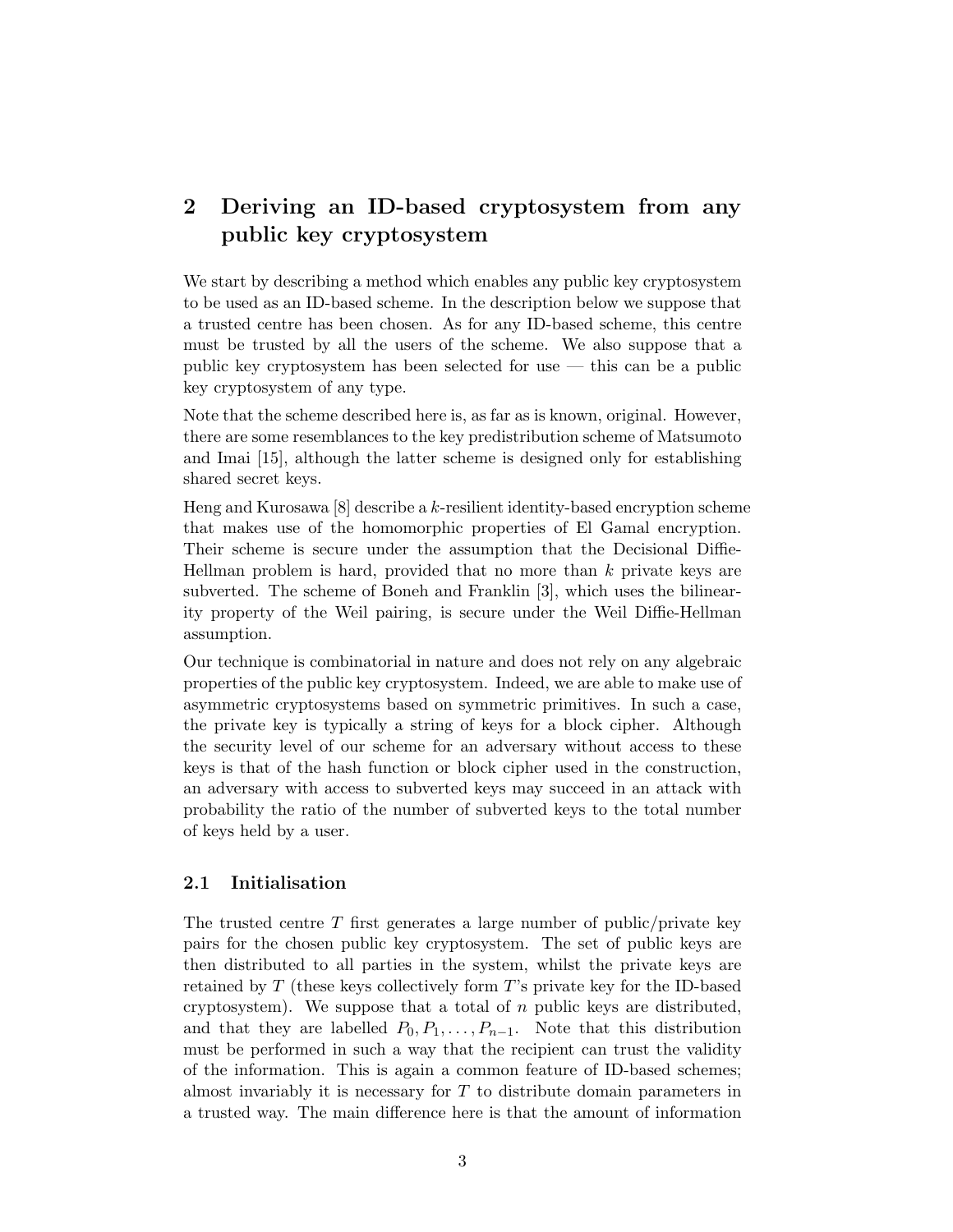is significantly larger than usual (although not too large to cause major problems, as we discuss below).

T also selects and distributes a 'key finding' function  $f$ , where  $f$  maps I, the set of all possible user identifiers (within the community of users served by T), into the set  $\{0, 1, \ldots, n-1\}$ . The choice of f will depend on the application; however, in general  $f$  should be chosen to minimise the probability that  $f(i_X) = f(i_Y)$  when  $i_X \neq i_Y$   $(i_X, i_Y \in I)$ . Of course if  $|I| \leq n$  then f can be chosen to be injective, i.e. this probability is zero. However, the more typical case is likely to be where  $|I|$  is very much larger than n, and in this case one can implement f using a hash-function with good randomising properties (i.e. so that each output of  $f$  is equally likely). Note that we only require the properties normally associated with a hashfunction as used for data storage, rather than requiring all the properties normally required of a cryptographic hash-function. (Even if  $f$  is realised using a one-way hash-function,  $f$  will not be one-way since  $n$  will not be sufficiently large for this to be possible).

### 2.2 Obtaining keys

Now suppose that entity  $A$  wishes to obtain the public key for entity  $B$ . We also suppose that entity A knows the identifier  $i_B$  of B, where this identifier must be unique within the particular community of users. To obtain the desired public key, A computes  $f(i_B)$ , and the public key of B is simply  $P_{f(i_B)}$ . Hence A can obtain B's public key purely using information already possessed by A.

When B wishes to obtain his/her private key, he/she needs to obtain it from T. Assuming that the *n* private keys held by T are labelled  $S_0, S_1, \ldots, S_{n-1}$ , where  $S_j$  is the private key corresponding to public key  $P_j$   $(0 \leq j \leq n)$ , T provides B with the private key  $S_{f(i_B)}$ . Of course, before handing over the key, T would typically check that  $i_B$  is the valid identifier for B, and that B is entitled to be given the private key. (This will prevent  $B$  from choosing his/her identifier so that  $f(i) = f(i)$  for another user C.

Note that one obvious alternative to our scheme would simply be to allocate keys to entities prior to distribution of the set of public keys. However, the advantage of our scheme is that it allows entities to be equipped with key pairs at any time, without redistributing public keys.

#### 2.3 Properties and parameter choice

The system will clearly work, and the main problem would appear to be that there is a chance that two different entities  $(A \text{ and } B \text{ say})$  will be assigned the same key pair. Assuming that  $P_0, P_1, \ldots, P_{n-1}$  are all distinct, this will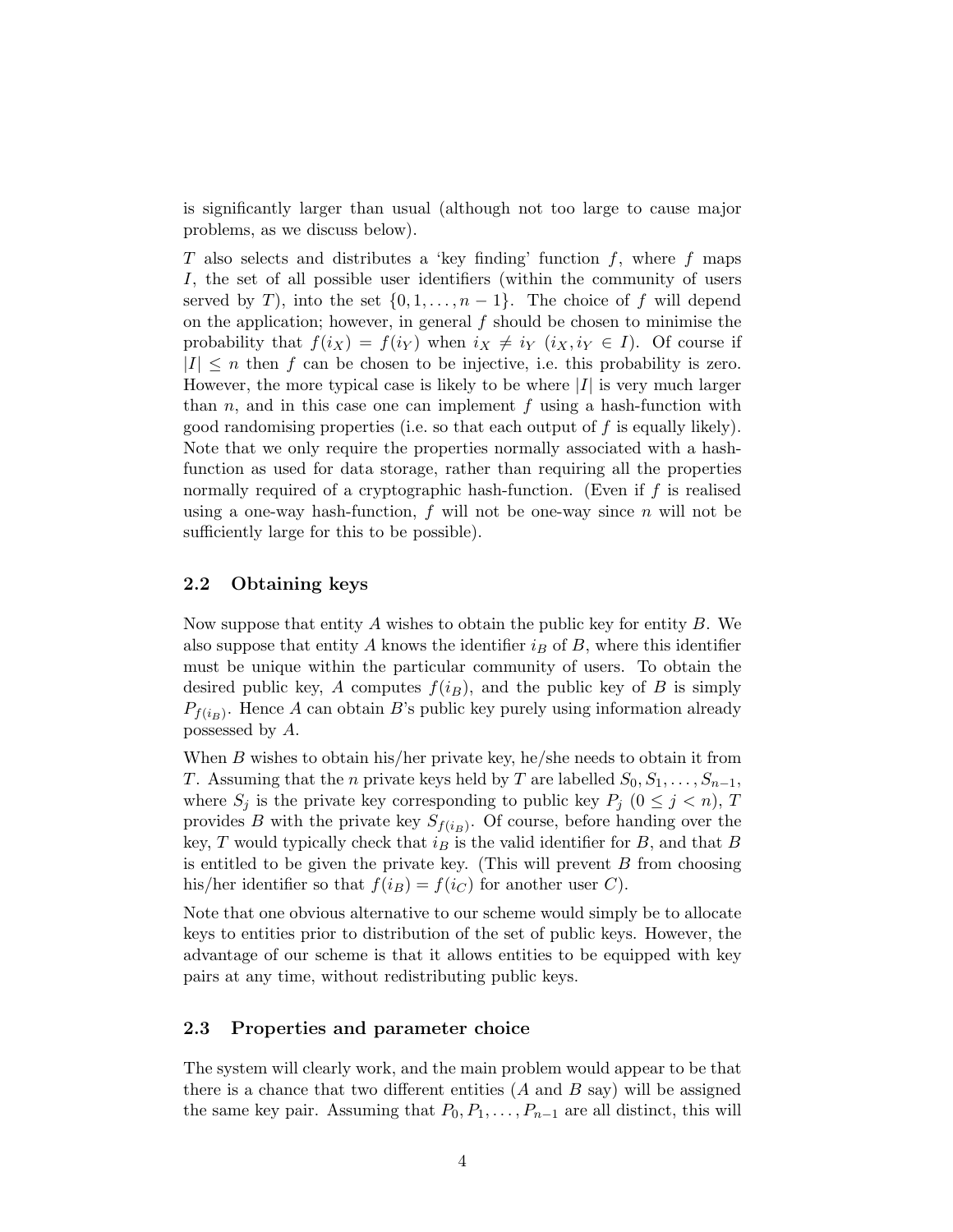happen if and only if  $f(i_A) = f(i_B)$ . The probability that this will happen depends on the choice of f, the number of users  $(u \text{ say})$ , and the value of n.

For example, if f is implemented using a hash-function, and we assume that the hash-function behaves randomly, then the probability that this will happen is equal to

$$
1 - \prod_{j=0}^{u-1} \frac{n-j}{n}.
$$

For large *n* this approximates to  $1 - \exp(-u^2/2n)$ ; see, for example, [17]. Hence, by choosing the values so that u is a little less than  $\sqrt{n}$ , the probability of this undesirable occurrence can be made suitably small.

Of course, this discussion reveals a fundamental limitation of our approach by comparison with other schemes, such as those of Boneh-Franklin [3] and Cocks [5]. That is, in these latter schemes identifiers can be chosen arbitrarily, whereas here the form of identifiers must be constrained lest an attacker is able to generate unlimited numbers of identifiers which can be legitimately associated with the attacker. If this was possible then the attacker could repeatedly generate identifiers for itself until one is found which has the same image under f as the identifier of a target user.

## 3 An example implementation

We next consider one example of the derivation method described in the previous section. We set this example in the more familiar setting of public key cryptosystems that depend on the discrete logarithm problem. This is the setting of the archetypical Diffie-Hellman key agreement protocol. We consider ID-based cryptosystems that depend on symmetric primitives in sections 4, 5 and 6.

### 3.1 Background

We suppose that the public key cryptosystem to which the derivation technique applies is one of the variants of the Diffie-Hellman key agreement scheme, as originally proposed in [7]; for a discussion of some of the many variants of this scheme, see, for example, [17], or the relevant international standard, [10]. With all these schemes, a large prime  $p$  is chosen together with a 'base'  $q$ , where  $q$  should be chosen to have large prime order modulo p (let q be the order of g mod p). A private key is then a random integer x less than q, and the corresponding public key is simply  $g^x$  mod p.

One issue of significance here is that this can yield a non-interactive key agreement scheme, where the entity wishing to derive a shared secret can do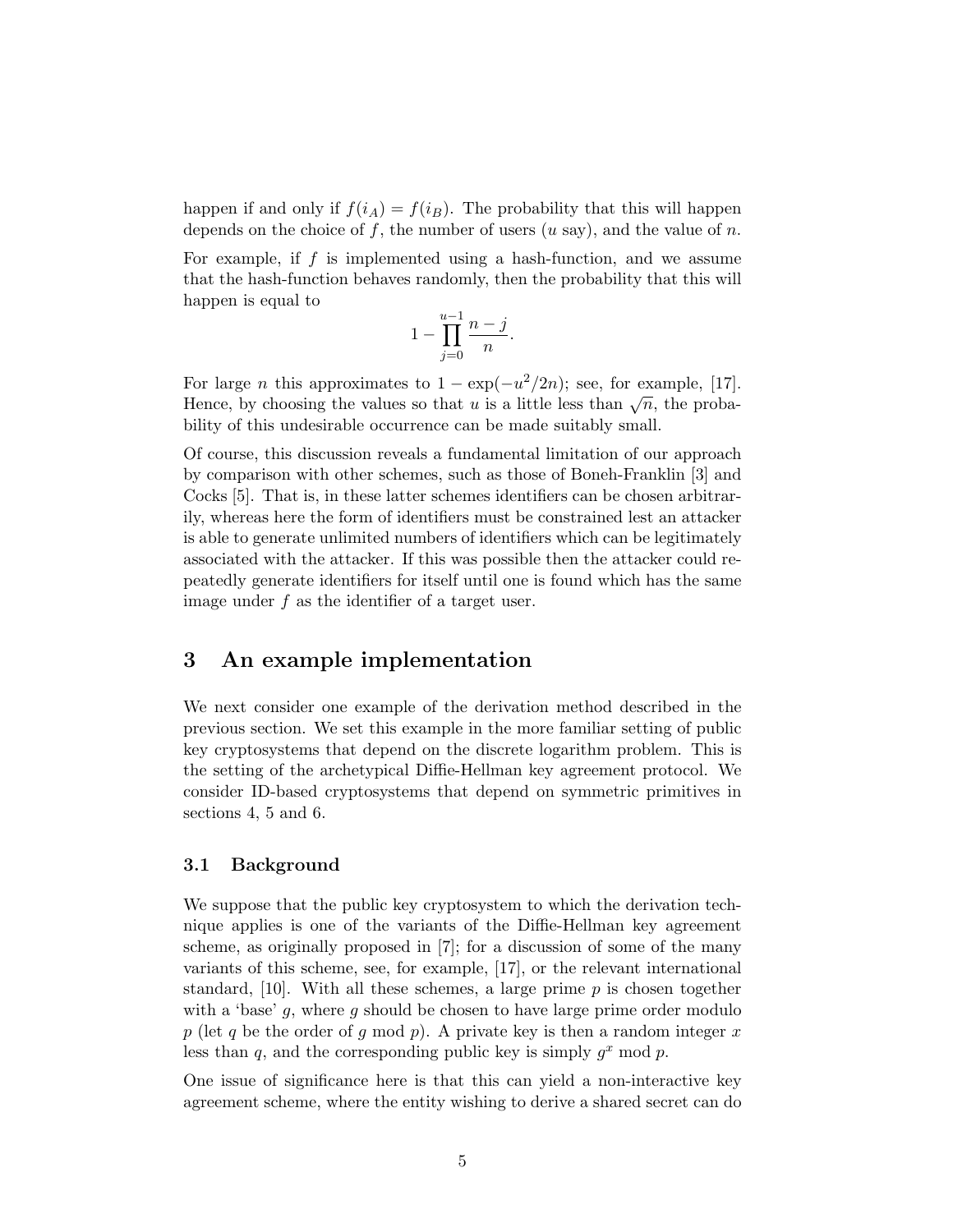so using the scheme without any prior exchange of messages. Such schemes appear relatively difficult to construct — see, for example,  $[16]$ . More generally, the scheme could also be used to yield an ID-based encryption scheme, examples of which are also not common (see [3, 6]).

Note also that, in one sense at least, non-interactive ID-based key agreement schemes are potentially amongst the most useful of the ID-based schemes, since they enable one user to send an encrypted message to another user with no prior interactions with that user or with a trusted third party (except the initial interaction to establish the ID-based private key). This is not possible with a non-ID-based key agreement scheme. ID-based signatures are a little less attractive in this respect, since even with a conventional signature scheme it is possible to send a signed message with no prior interactions, and indeed arrange for the recipient to be able to verify it immediately, simply by attaching the appropriate public key certificate to the signed message.

Finally note that the discussion below could apply equally to any public key cryptosystem in which a user's public key is the discrete logarithm of his/her private key in some group (e.g. the elliptic curve group).

### 3.2 Realisation

The trusted centre generates q and  $p$ , and also generates  $n$  key pairs. The set of n public keys (together with g and p) then need to be distributed to all members of the scheme. One possibility would be to write all  $n$  public keys to a portable storage medium, e.g. a DVD-ROM. A double sided DVD-ROM has the potential to store of the order of  $2^{33}$  bytes of data (i.e. around 8 Gigabytes). This DVD-ROM could then be distributed in a secure way to all participants in the scheme, and the data could then (if necessary) be copied to the hard disk of each user's PC.

If we assume that the Diffie-Hellman prime  $p$  is 1024 bits long (i.e.  $2^7$  bytes), then the DVD-ROM has the capability of storing of the order of  $2^{26}$  public keys, i.e. around 70 million. Of course, it will take the trusted centre a little while to generate this number of public keys, but generating Diffie-Hellman key pairs is a relatively simple matter, requiring one random number and one multi-precision exponentiation per key pair. With appropriate 'hardware assists' it should be possible to generate 100 such key pairs per second. At such a rate, generating 70 million key pairs would take around 1 week.

It remains to decide how many users one DVD-ROM of this type would safely support, i.e. how many users can be supported without there being too high a probability that two users will share the same key pair. Using the formula above, we have  $n = 2^{26}$  and  $\sqrt{n} = 2^{13}$ , and thus we need to choose u so that  $\exp(-u^2/2^{27})$  is close to 1. The value can be chosen using Table 3.2; from this table it should be clear that, for at most 1000 users, the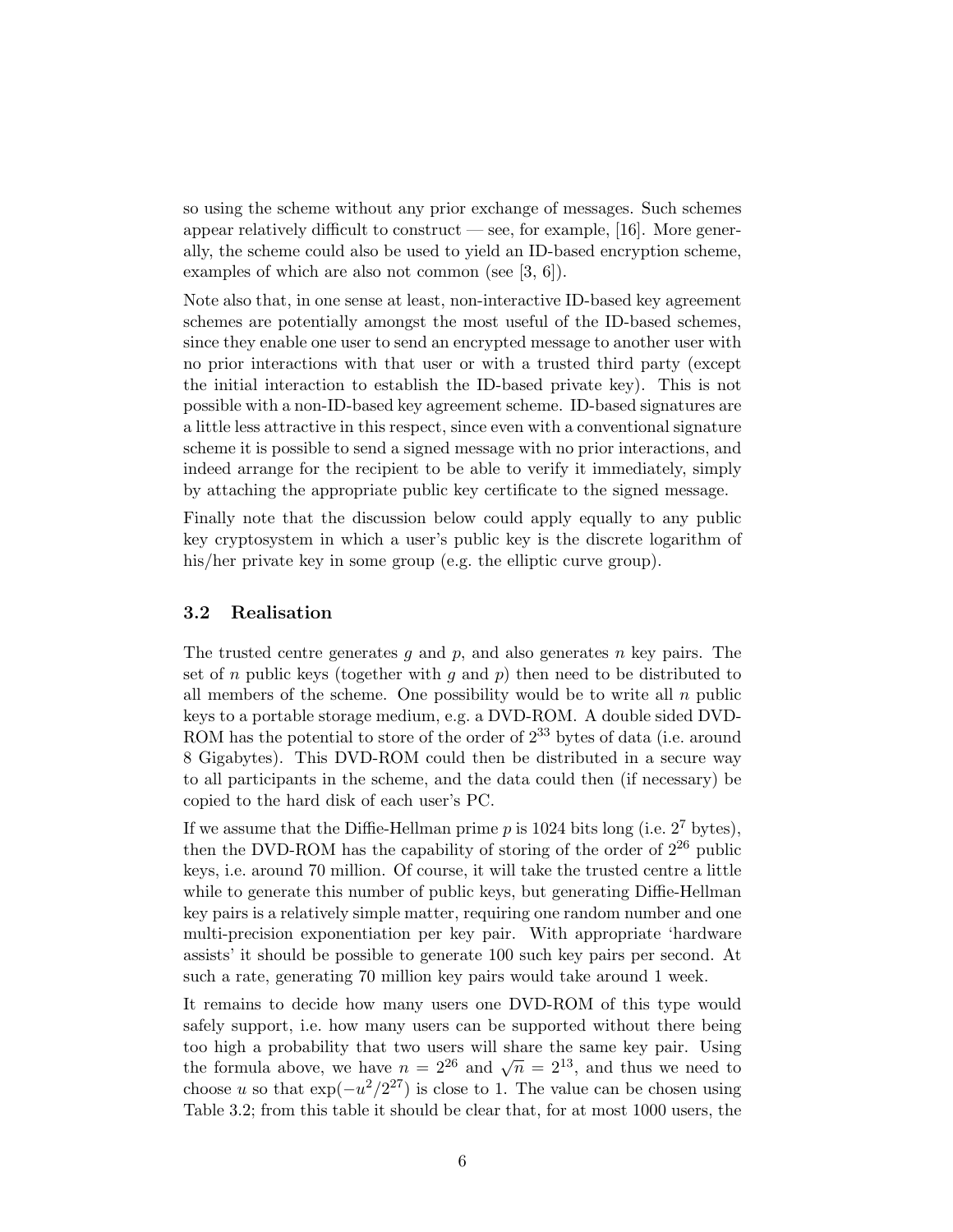probability of two users sharing the same key is under 1%.

|     | Number of users $(u)$   Probability keys all distinct |
|-----|-------------------------------------------------------|
| 012 | 0.88                                                  |
| 211 | 0.97                                                  |
| 210 | 0.992                                                 |

Table 1: Probability that all users have distinct keys

Of course, there are various strategies that could be used to safely expand the number of users sharing a single DVD-ROM. For example, suppose that identities are based on email addresses, and that the trusted centre is responsible for allocating email addresses to new users. When allocating a new email address  $i_A$ , the trusted centre could first verify that  $f(i_A)$  is distinct from all previously allocated values; if there is a clash the trusted centre simply allocates a slightly different email address.

Before proceeding we observe that schemes with similarities to the above idea, specific to discrete logarithm based schemes, have been proposed by Tsujii and Itoh [26] and Lee and Liao [14]. Note also that the scheme of Lee and Liao possesses significant defects (see, for example, [25]).

# 4 Public key cryptosystems from symmetric primitives

A number of techniques have been proposed to derive public key cryptosystems from symmetric cryptosystems. We next review some of the more significant of these. The interest in the resulting schemes stems mainly from the advantages of such schemes in terms of speed of operation. However, they do have the disadvantage that the size of the keys is quite large.

Any of these schemes can be combined with the technique described in section 2 to yield an ID-based scheme based purely on symmetric primitives. However, we describe below how, in certain cases, such combinations can be made more efficient.

### 4.1 Signature schemes

A significant number of signature schemes based purely on one-way functions (or other symmetric crypto-primitives) have been proposed. However, whilst the number of schemes is relatively large, they all appear to be derived from two main ideas, namely the schemes of Lamport [13] and Rabin [23].

These fundamental schemes are all examples of what have become known as One-time signatures (OTSs). That is, a private key can only be used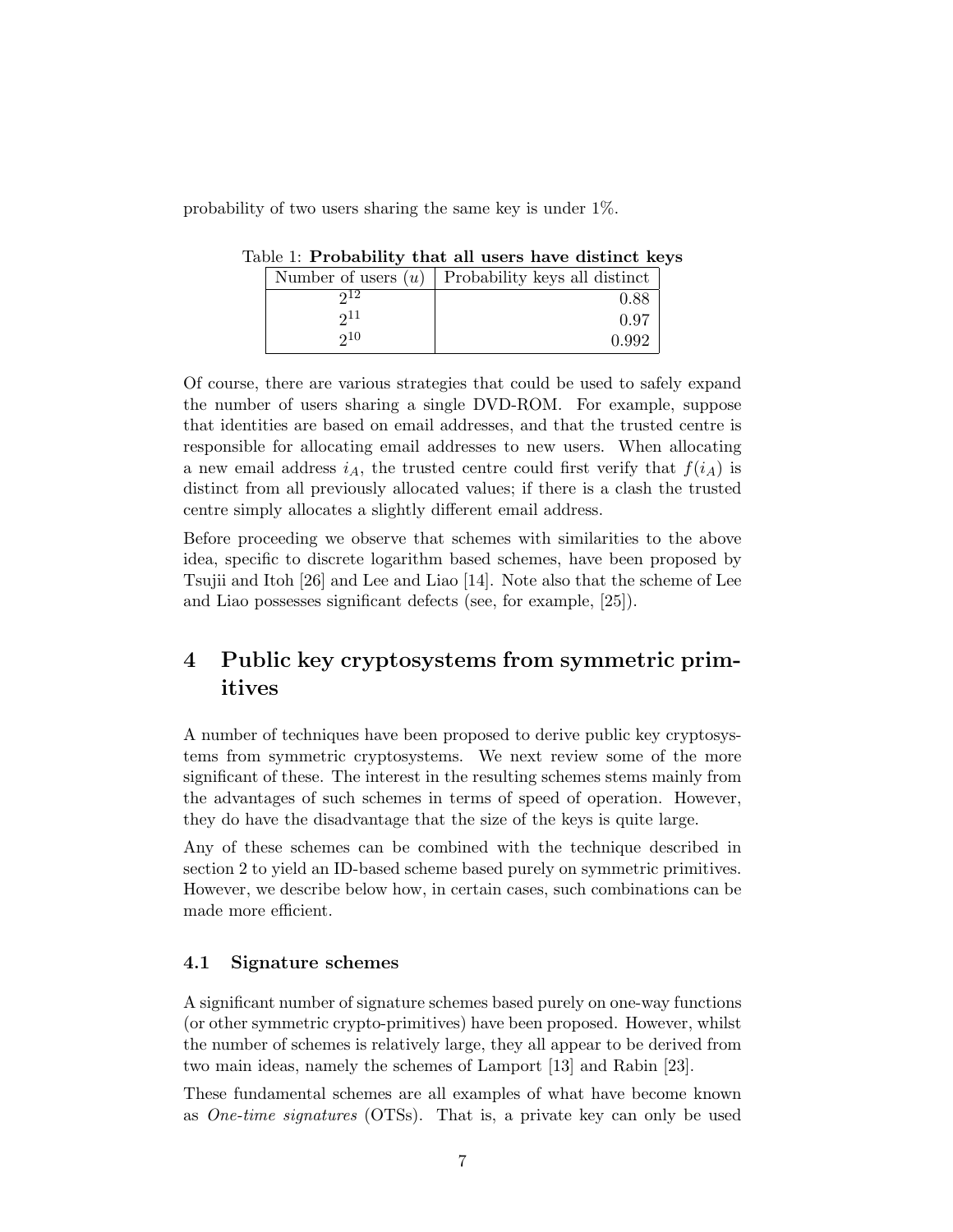to generate one signature. However, as we briefly outline below, a number of multi-time signature schemes have been designed based on the original Lamport scheme. We first review the Lamport scheme [13].

The idea behind this one-time signature scheme is that secret key material is revealed dependent on the message to be signed. The signature is verified by checking that the key material corresponds to authenticated public verification data of the signer.

In the Lamport scheme, to sign a message of n bits,  $m = m_1 m_2 \ldots m_n$ , the signer chooses 2n keys,  $K_{1,0}, K_{1,1}, K_{2,0}, K_{2,1}, \ldots, K_{n,0}, K_{n,1}$  and publishes the verification data  $h(K_{1,0}), h(K_{1,1}), h(K_{2,0}), h(K_{2,1}), \ldots, h(K_{n,0}), h(K_{n,1})$ where  $h$  is a one-way hash function. The signature on  $m$  is the sequence of *n* keys  $K_{1,m_1}, K_{2,m_2}, \ldots, K_{n,m_n}$ . To forge a signature on a message distinct from  $m$  would require the ability to determine a pre-image under  $h$  of some element of the public key.

Many schemes based on this idea have been proposed (see, for example, Merkle [19], Bos and Chaum [4], Bleichenbacher and Maurer [1]). The private key is an ordered set  $K$  of random values and the public key is the corresponding ordered set  $h(\mathcal{K}) = \{h(K)|K \in \mathcal{K}\}\$  for some one-way hash function  $h$ . The schemes vary according to the size of the public and private keys, the size of the signature, and the computation required for signature generation and verification. A message determines a subset of  $K$  (as in the scheme of Merkle given in [19], or Bos-Chaum) or a partial computation of some subset of  $h(\mathcal{K})$  (as in the scheme of Winternitz described in [19] or Bleichenbacher-Maurer) and the signature consists of these values. The signature is verified by checking that the revealed values correspond under h to the appropriate verification values in  $h(\mathcal{K})$ .

These schemes are secure against forgery because, without knowledge of the private key, the ability to determine a signature on a message (even having observed the signature on a different message) implies the ability to invert a one-way function. They are one-time signatures as the signatures on two distinct messages may allow the generation of a signature on a third message.

Perrig [21], Reyzin and Reyzin [24] and Pieprzyk et al. [22] have described extensions of this one-time signature technique to multiple-time signature schemes. In these schemes the key material revealed in some limited number, c say, of signatures cannot be used to forge a signature on another message. This is because the determination (with non-negligible probability) of a message whose signature may be inferred from the subsets of keys that are revealed in  $c$  signatures implies the subversion of a one-way function  $([21, 24])$  or because the subsets of keys that are revealed in c signatures satisfy a combinatorial property so that the union of c such subsets does not contain any other subset ([22]).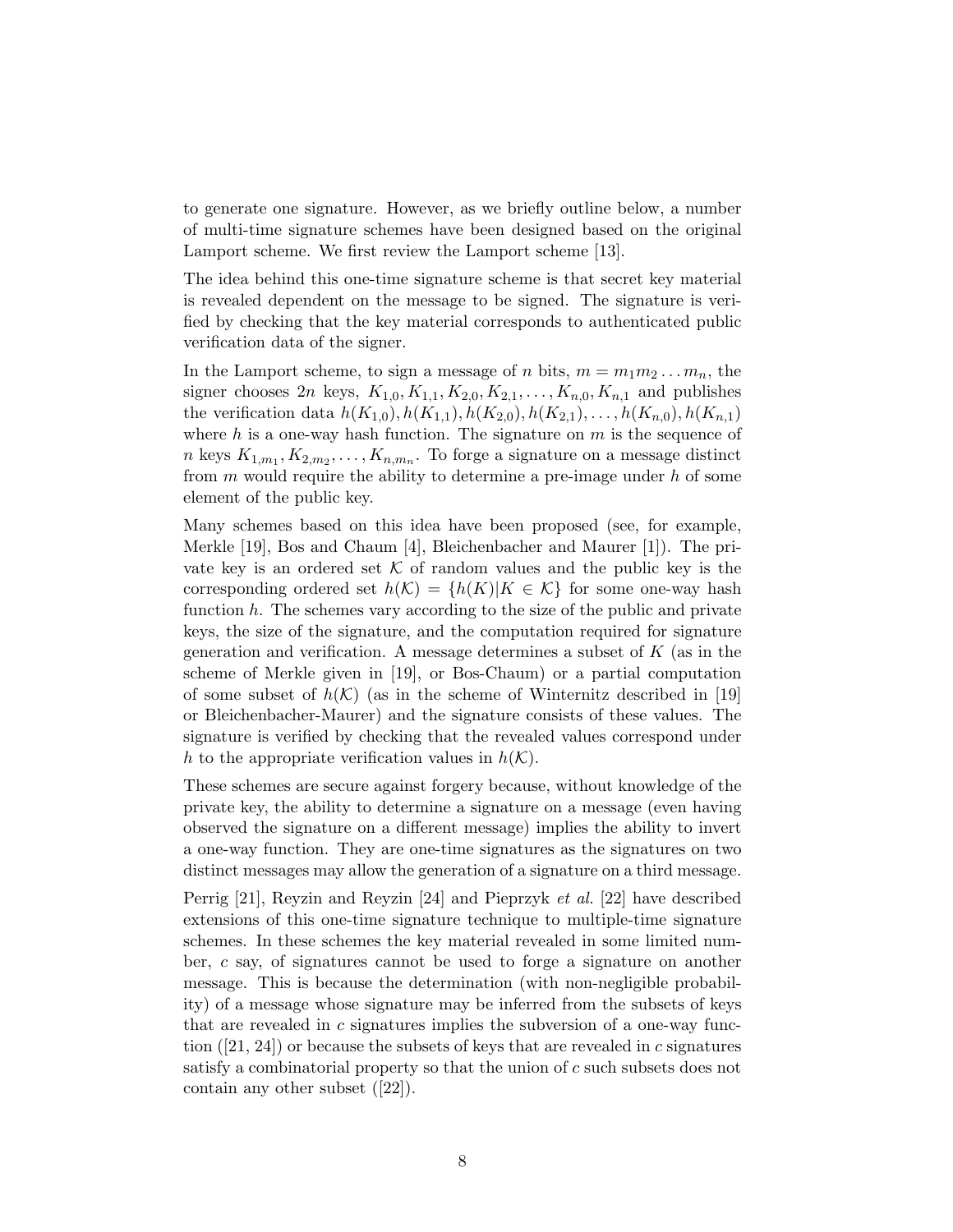We describe the Reyzin and Reyzin scheme for parameters of interest to us. The signer's private key consists of  $n = 2^{25}$  keys  $K_1, K_2, \ldots, K_n$  of 80 bits each. The public key is  $V_1 = h(K_1), V_2 = h(K_2), \ldots, V_n = h(K_n)$  where  $h$  is a one-way hash function producing a hash of 160 bits. We select the system parameter  $t = 32$ . To sign a message m, the hash  $H = h(m)$  is used to seed a pseudo-random number generator to produce  $t \log_2 n = 800$ bits:  $H_0, H_1, \ldots, H_{799}$ . These are used to determine  $t(= 32)$  integers  $i_j =$  $^{24}_{\ell=0}$   $H_{25j+l}2^{\ell}, j = 0, 1, \ldots, 31$ . The signature on message m consists of the keys  $K_{i_0}, \ldots, K_{i_{31}}$ . A signature  $K'_0, \ldots, K'_{31}$  on message m is accepted if and only if  $h(K'_j) = V_{i_j}$  for  $j = 0, 1, ..., 31$ . Although the signature is quite large, signature generation and verification are both very quick.

For  $n = 2^{25}$  and 160-bit hashes, the public domain parameters will occupy  $20 \times 2^{25}$  bytes, which will fit on a single CD-ROM. The probability that a subset of t keys chosen randomly from a set of n keys lies with a given set of r keys is bounded above by  $(\frac{r}{n})^t$ . Thus, if  $c = 2^{19}$  signatures are observed so that  $r = ct = 2^{19} \cdot 2^5$  keys are known, then the probability that a signature can be forged is less than  $(\frac{ct}{n})^t = (\frac{2^{19} \cdot 2^5}{2^{25}})$  $(2^{19} \cdot 2^{5})^{32} = 2^{-32}$ . Thus the key pair can be used for over half a million signatures.

Merkle [19] has a different approach to extending one-time signatures to multi-signatures. His idea is to use the signature to also authenticate additional key material which can then be used to sign the next message. An efficient way to do this is to use an authentication tree. Authentication trees may also be used to efficiently authenticate the large volume of verification data that one-time signatures generally have. This is discussed below in section 4.3.

### 4.2 Public key encryption

Although there has been significant interest in developing signature schemes using symmetric primitives, very little attention has been given to designing public key encryption schemes from symmetric primitives. The puzzle system of Merkle [18] was one of the earliest suggested methods of key agreement. We describe this below and then present a public key encryption scheme based on a symmetric block cipher (Mitchell [20]) that uses a related technique similar to that first conceived by Merkle (Weber [27]).

Merkle's puzzle system is based on the existence of a collection of puzzles each of which requires a specified amount of effort to solve. We quantify this as the number  $n$  of steps the solver must perform to find the solution to the puzzle, where a step is the effort required to create a single puzzle. For example, given a symmetric block cipher with  $n$  possible keys, a puzzle might be to find the key which was used to produce a cryptogram (from a specified plaintext or family of plaintexts). One encryption is used to create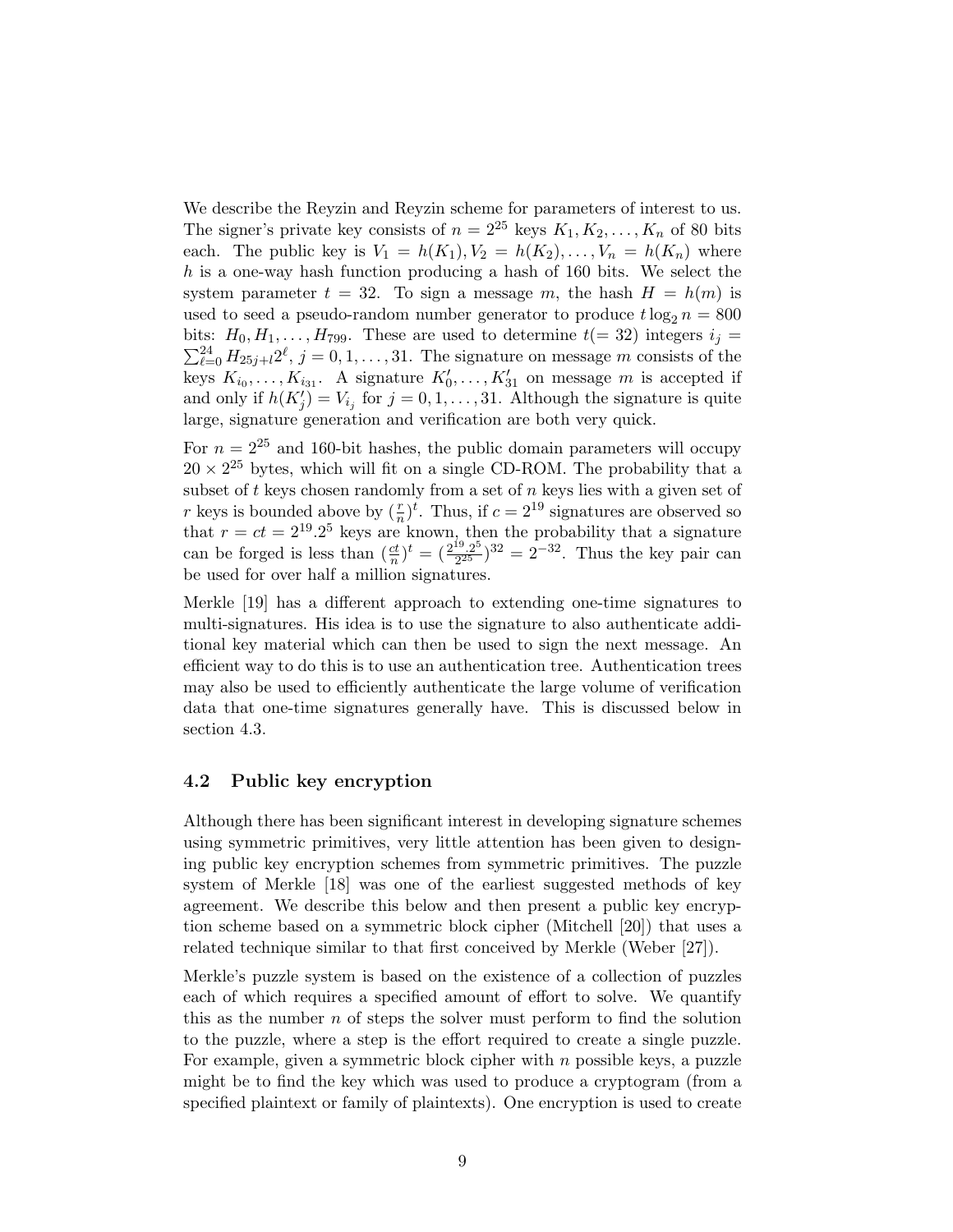this puzzle; n encryptions of an exhaustive search solves it.

If user  $A$  wishes to establish a key with user  $B$ , then  $A$  creates  $n$  puzzles and sends them to B, where each puzzle requires  $O(n)$  work to solve. User B then chooses one of the puzzles at random and solves it. Both user A and user B expend  $O(n)$  steps of effort, A to create the n puzzles, and B to solve one of them. User  $A$  and user  $B$  now have common knowledge about this puzzle, and may be able to use it as a shared key with an encryption function. For example, A could choose  $n$  random keys from a key space of size n, and use them to encrypt a series of strings of the form  $\left(c||x||f(x)\right)$ , where c is a fixed value (known to  $B$ ), x is randomly chosen for each puzzle, and  $f$  is a function known only to  $A$ ;  $f$  could, for example, be implemented by encrypting x with a fixed secret key known only to  $A$ . User  $B$  then performs an exhaustive search to determine the key corresponding to one of the ciphertexts; the constant c will enable  $B$  to know when the correct key has been found.  $B$  now uses the value  $x$  from the decrypted puzzle as the key index, and the value  $f(x)$  as the secret key. B sends x to A, who can compute  $f(x)$ , and hence A and B share a secret key. Another user would have to solve *n* puzzles, thereby expending  $n^2$  steps of effort, to discover this key.

We next describe a slightly modified version of the Merkle puzzle scheme, which, like the Merkle scheme, is based on a simple trade-off between storage and computation. An important aspect of all such schemes is that, as the availability of cheap mass-storage grows, so the security of the scheme can be increased. The advantage that this scheme has over Merkle's scheme is that the public key can be made a little smaller (typically around half the size).

The scheme uses an n-bit block cipher, i.e. a block cipher operating on plaintext and ciphertext blocks of n bits for some n. We write  $e_K(X)$  for the block cipher encryption of data string X using a key  $K$ , which we assume has k bits. We write  $d_K(X)$  for the corresponding decryption. Note that if X is longer than the block cipher block length n then, in computing  $e_K(X)$ , we assume that an appropriate mode of operation (e.g. Cipher Block Chaining — see, for example,  $[17]$  is used. There are two other parameters: m helps determine the size of the public and private keys; and d helps determine the size of public keys (details below).

Key generation is as follows. A user wishing to generate a private/public key pair must obtain a set of  $m$  random keys for the specified block cipher,  $K_1, K_2, \ldots, K_m$  say. These constitute the user's private key. The user must also choose a random data string X of dn bits, and then compute  $P_i =$  $e_{K_i}(X)$  for every  $i \ (1 \leq i \leq m)$ . The sequence of values  $(P_1, P_2, \ldots, P_m)$ together with X then constitutes the user's public key. Note that every user should choose a different value for  $X$  (e.g. by incorporating a unique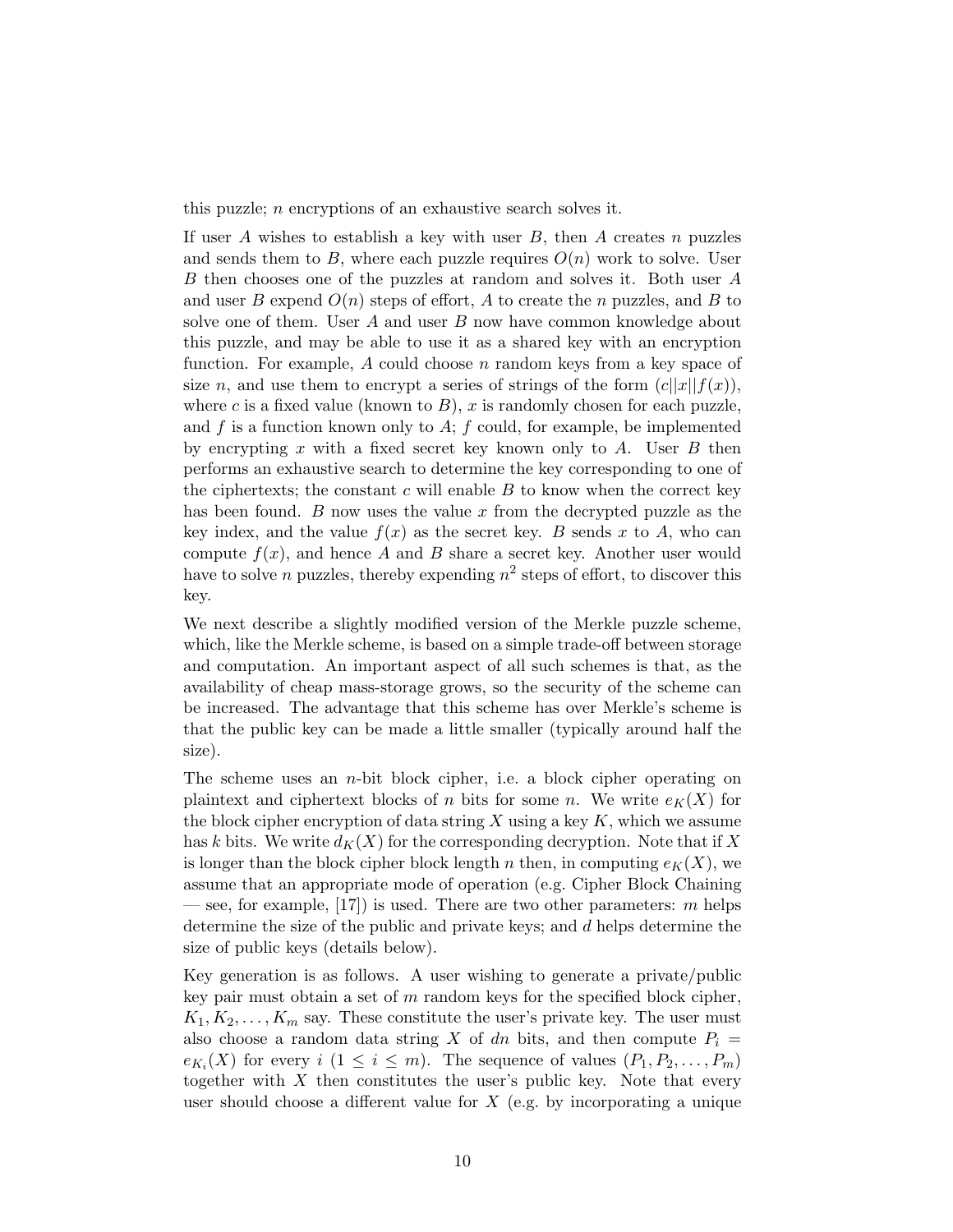identifier into  $X$ ).

Suppose user A wishes to send user B an encrypted message, and A knows that B's public key is  $((P_1, P_2, \ldots, P_m), X)$ . A now generates a sequence of random block cipher keys:  $L_1, L_2, \ldots$ , and for each such key generates  $e_{L_i}(X)$  and compares the result with  $(P_1, P_2, \ldots, P_m)$ . Eventually a match will be found, i.e. suppose  $e_{L_j}(X) = P_i$ , for some i and j. Given that d was chosen to be sufficiently large, there is a very high probability that  $L_j = K_i$ .

User A now stops the search and retains  $L_j$  and i. This constitutes a key shared with  $B$  and can be used to encrypt a message for  $B$  (as many times as is required). Note that if A retains  $L_i$  and i, A can discard the remainder of  $B$ 's public key.

To encrypt a message M for transmission to B, A simply computes  $e_{L_j}(M)$ , and sends the result to  $B$ , along with the integer  $i$ . On receipt of an encrypted string C, together with the parameter i, B uses key  $K_i$  to decrypt it, i.e. B computes  $d_{K_i}(C)$ .

The parameter  $d$  should be chosen so that the probability that two keys will map the  $dn$ -bit string X to the same encrypted string is very small. Assuming that the block cipher behaves in a random fashion, this can be achieved by choosing dn to be a few bits longer then  $k$ .

The parameter  $m$  should be chosen to be as large as is feasible. The larger m is, the more efficient the rest of the scheme is and/or the greater the security level can be.

As for the scheme of Heng and Kurosawa [8], in which a (generalised) Diffie-Hellman key exchange is performed to effect a (generalised) El Gamal encryption, this scheme performs a key exchange to effect a block cipher encryption. Heng and Kurosawa establish the security of their scheme under the assumption that the Decisional Diffie-Hellman problem is hard, provided that no more than  $k$  private keys are subverted. In our case we assume that there is no more efficient way to attack the block cipher than to search for the keys by creating tables of corresponding plaintext-ciphertext pairs and comparing them with known pairs. Then, since the key used for encryption is chosen by a random process, the probability that the adversary is successful in decrypting a ciphertext is the ratio of the number of keys subverted by this endeavour and m. For example, if  $m = 2^{\frac{k}{2}}$ , then the expected number of subverted keys is 1, and the probability that the adversary is successful is  $2^{-\frac{k}{2}}$ .

Finally note that, as we have just discussed, this scheme requires that  $k$  has the property that  $2^k/m$  block cipher operations is feasible for a legitimate user. That is, implementation of the scheme requires the use of a block cipher with a configurable key length. Under reasonable assumptions about the security of the block cipher, this could reasonably be achieved by taking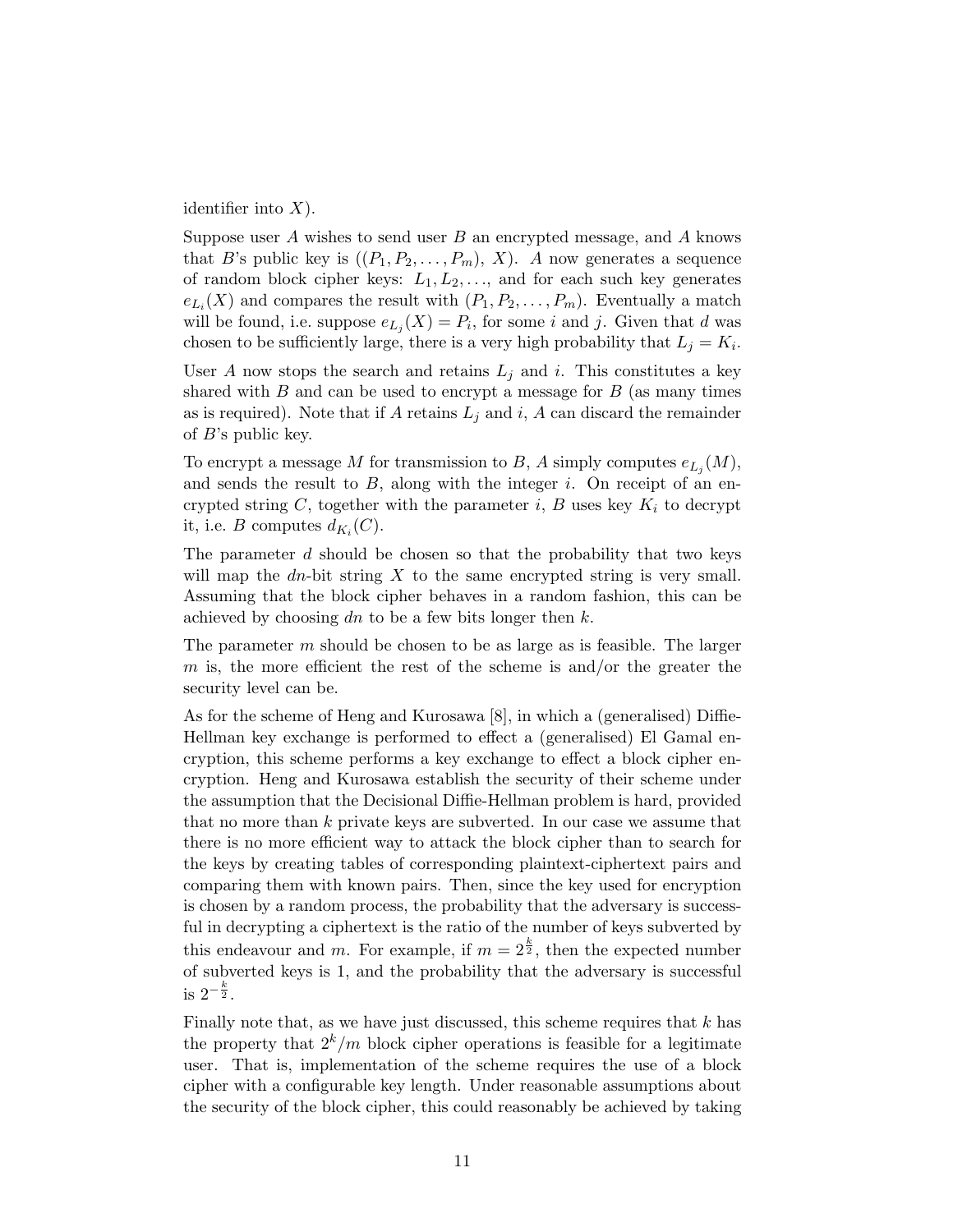a 128-bit block cipher such as AES  $[12]$ , and converting a k-bit key to a 128-bit key. This conversion could, for example, be achieved by appending a fixed  $(128 - k)$ -bit string, or applying a 128-bit hash function, to every k-bit key.

#### 4.3 Using Merkle hash-trees

The signature schemes and encryption scheme described above have public keys which may consist of a large number of verification values, amounting to a large amount of data. Moreover for the one-time signature schemes a new public key is required for each signature. These public keys must be authenticated by a trusted authority. A Merkle hash-tree may be used to authenticate a large number of verification values or public keys without the need for each of them to be signed by the trusted authority.

We mentioned in section 4.1 above Merkle's one-time signature scheme, that allows arbitrarily many signatures to be produced by authenticating additional key material with each signature. The hash-tree method we consider here allows some fixed number, say  $2<sup>s</sup>$  for convenience, of values to be authenticated in advance of producing signatures.

Let  $\mathcal T$  be the complete binary tree with  $2^s$  leaves. We may identify the vertices of this tree with the  $2^{s+1} - 1$  binary strings of length at most s. The leaves correspond to the strings of length exactly s and the root of the tree corresponds to the empty string,  $\emptyset$  of length 0. Two vertices are joined by an edge if the lengths of their corresponding strings differ by 1 and one string is a prefix of the other. Suppose that we wish to authenticate  $2<sup>s</sup>$  verification values  $V_j = h(K_j)$ ,  $j = 1, ..., 2<sup>s</sup>$ . We associate each value with a leaf of the Merkle hash tree by an appropriate relabelling so that the values are denoted  $V_s$  where s varies over the  $2<sup>s</sup>$  leaves (equivalently, s ranges over the  $2<sup>s</sup>$  bitstrings of length s). We recursively define  $V_{\mathbf{u}}$  for any string u of length  $\ell < s$  by putting  $V_{\mathbf{u}} = h(V_{\mathbf{u0}}||V_{\mathbf{u1}})$  where  $\mathbf{u0}, \mathbf{u1}$  are the two strings of length  $\ell + 1$  with prefix **u**,  $\parallel$  denotes concatenation, and h is a hash function.

Now the trusted authority need only sign  $V_{\emptyset}$  rather than the  $2^s$  values  $V_j$ . A user authenticates  $V_s$  by providing  $V_s$  and  $V_u$  for the s vertices u joined to a vertex on the path from s to the root  $\emptyset$  but not on this path — that is, the very values that allow the recursive evaluation of hash values along the path to obtain  $V_{\emptyset}$ . So, in a scheme based on the Reyzin-Reyzin scheme with parameters as described above, only 20 bytes  $(V_{\emptyset})$  are signed by the trusted centre. To enable verification of a signature, along with the the 320 bytes of the signature,  $K_{i_0}, \ldots, K_{i_{31}}$ , the signer provides  $\log_2 n = 25$  hash values  $V_{\mathbf{u}}$  (as determined by the hash tree) of 20 bytes each for each of the  $t = 32$  verification values  $V_{i_0}, \ldots, V_{i_{31}}$ . This is an increased communication cost, but provides a significant saving on the amount of material that the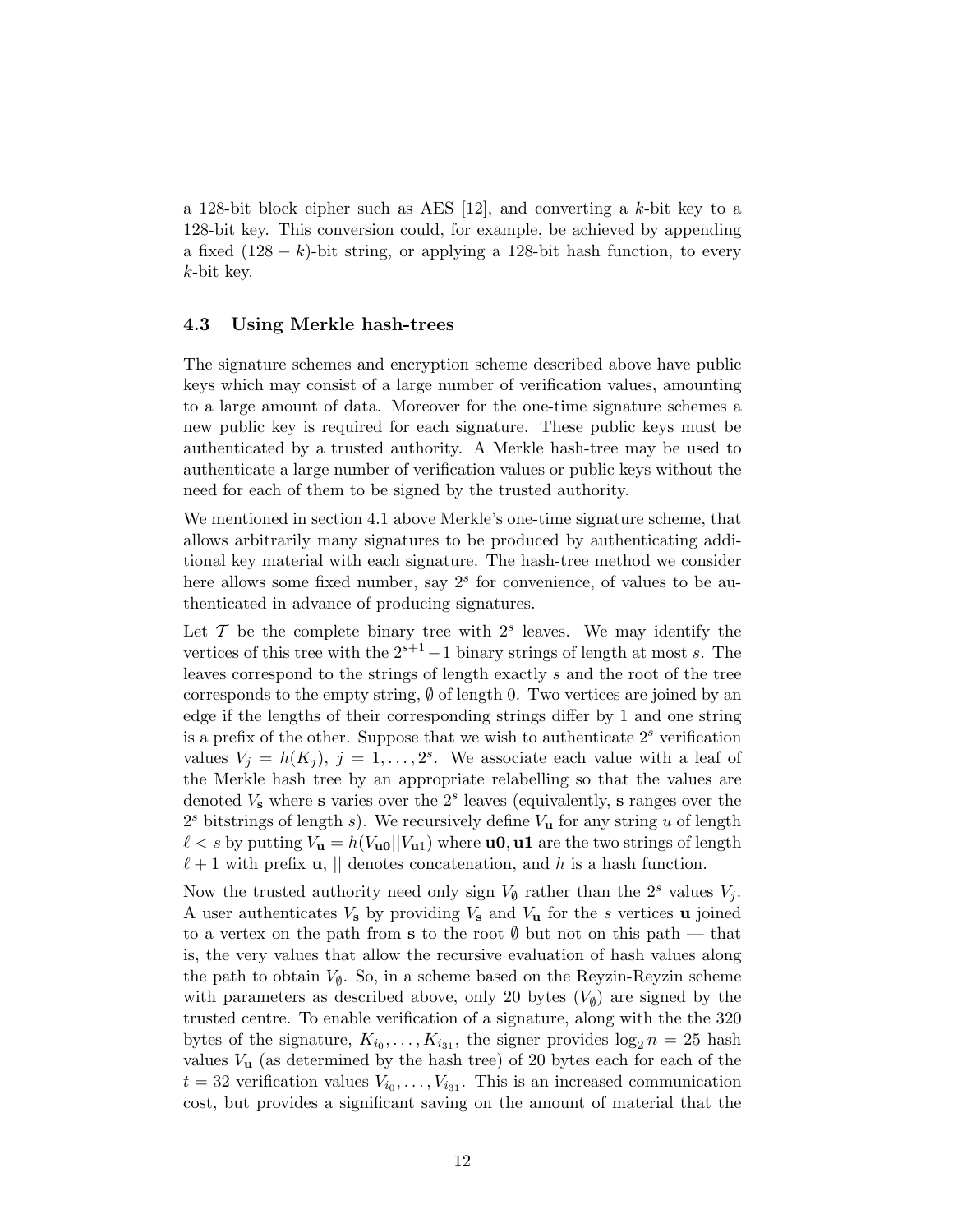trusted centre must sign.

## 5 ID-based signatures from symmetric primitives

In section 2 we described how to derive an ID-based cryptosystem from any public key cryptosystem. Therefore, we can obtain an ID-based signature scheme from any of the signature schemes based on symmetric primitives described above. In this naive approach the trusted centre  $T$  generates  $n$ public/private key pairs, where a private key  $S_i$  consists of a set  $\mathcal{K}_i$  of secret keys and  $P_i = h(\mathcal{K}_i)$ . The public keys  $P_i$  may be authenticated using hashtrees. A user A with identifier  $i_A$  has public key  $P_{f(i_A)}$ .

In this naive approach we require T to sign a hash-tree root value  $V_{\emptyset}$  for each user. If the number of users is large then there may be efficiency gains by using a hash-tree to authenticate these. A signer would then provide a verifier with values in this hash-tree in order to authenticate the signer's root value.

For the Reyzin-Reyzin scheme described above,  $T$  would generate  $2^{25}$  private keys and create a hash-tree for the corresponding verification values for each user.

### 5.1 An optimised approach

In the naive approach the trusted centre sets up a large number of collections of secret keys and verification values. The ID of a user determines which is their private/public key pair. In this section we describe a scheme in which a private/public key pair is obtained from a pool of secret key/verification value pairs. When the number of users is large this may provide significant savings on generation and storage costs.

The trusted authority T creates a large collection of (secret key, verification value) pairs, where a secret key is a random bit-string  $K_i$ , e.g. of 80 bits, and the corresponding verification value is  $h(K_i)$  for some one-way hash-function h. The authority T then publishes all the values  $h(K_i)$ ,  $1 \leq i \leq N$  (for some large  $N$ ) — these form the domain parameters for the ID-based scheme. All users of the scheme must have a trusted copy of these parameters. They may be signed by the authority using a hash-tree, for example.

We also need a one-way function  $f$ , which, given a bit string as input, gives as output a *n*-subset of  $\{1, 2, ..., N\}$ , where *n* is a system parameter  $(1 \lt n \lt N)$ . For example, if  $N = 2^s$ , we could let the j<sup>th</sup> element of the subset be the integer whose binary representation is given by the first s bits of the output of  $f^j$  (with duplicates eliminated, as necessary, and generating additional s-bit values to replace them). This function  $f$  forms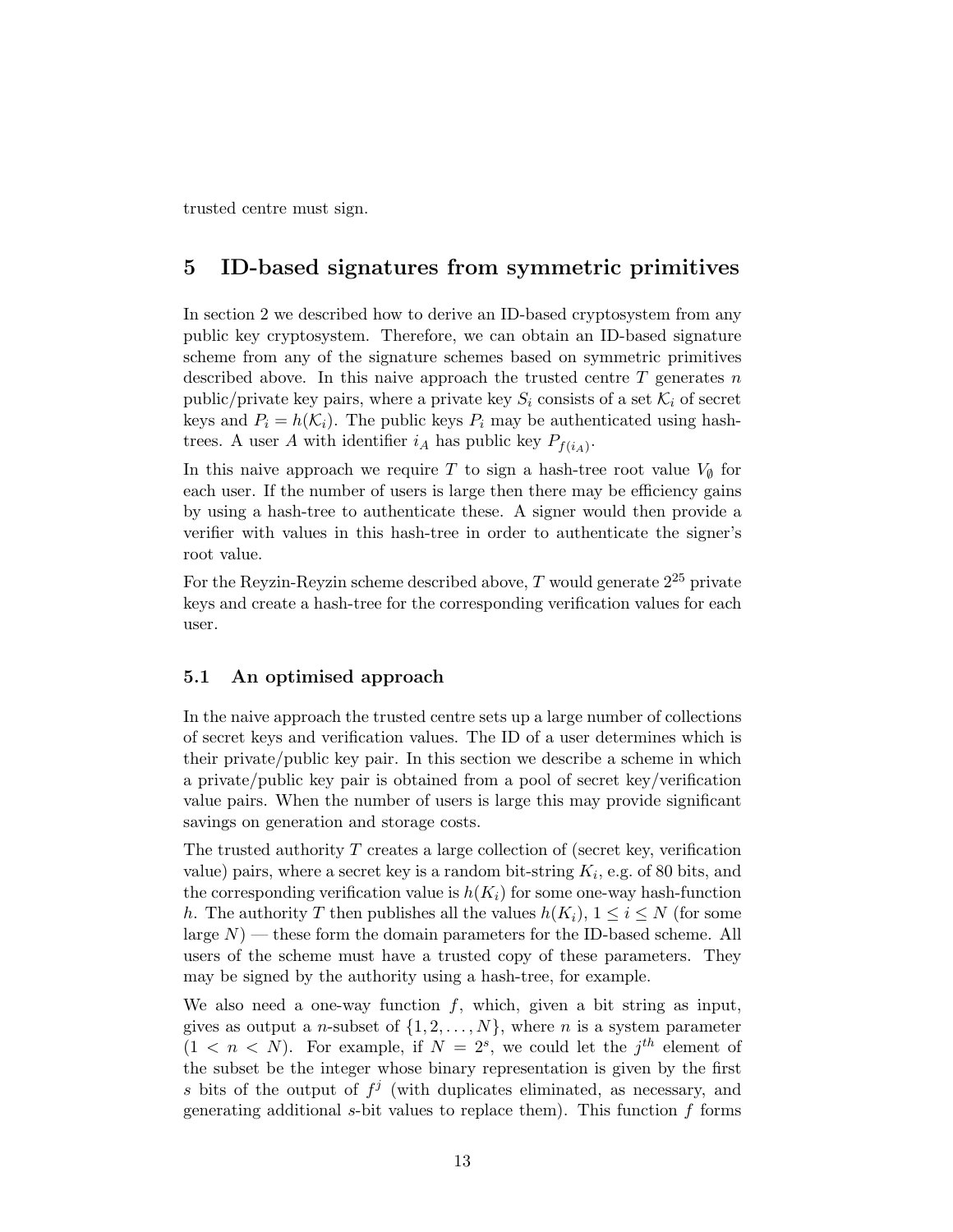the key-finding function of section 2.1. Suppose user U has identifier  $i_U$ . Then the public key for user U consists of the collection of n values  $h(K_i)$ for which  $j \in f(i_U)$ . The private key for user U consists of the corresponding collection of values  $K_j$ .

Each such private/public key pair can be used with either the Lamport scheme or some multi-use variant of it.

As in our description of the Reyzin-Reyzin scheme, a user's signature may be forged with non-negligible probability if sufficiently many of the user's secret keys are known by another entity. In this scheme the main source of information about a user's keys is not the signatures that the user has produced but the keys held by other users. A coalition of  $c$  users could know as many as  $cn$  of the  $N$  secret keys. The probability that a random choice of t of the user's keys are among these is bounded by  $(\frac{cn}{N})^t$ . So, with  $n = 2^{25}$ and  $t = 32$ , a coalition of 20 users would have a probability of forging of less than  $2^{-32}$ , if  $N = 2^{31}$ . This is just 64 times the number of keys required for one user, and so provides a significant efficiency gain for any large system of users.

### 5.2 Another optimised approach

The scheme described in the previous section relied on the randomness of the one-way function  $f$  (as well as the vigilance of the trusted centre when distributing keys, as discussed in section 2.2) to ensure that the keys held by a given user are not also held by a small group of other users. In this section we describe how this may be ensured by design rather than by relying on chance.

The scheme is set up by the trusted authority in the same way as the previous section, but instead of using a randomising one-way function f to determine which keys are given to a user, the trusted authority uses a mapping  $f$ into the blocks of a suitable block design. The trusted authority chooses a block design with  $u$  blocks and  $N$  points. Each block is a subset of  $n$  of the points. The points of the design are associated with the (secret key, verification value) pairs. The trusted centre assigns a user with identifier  $i_U$ the pairs corresponding to the points of the block  $f(i_U)$ .

As before, we are concerned that a coalition of  $c$  users should not know too many of the keys held by another user. In terms of the design, this means that for any  $c+1$  blocks,  $B_0, B_1, \ldots, B_c$  of the design, the cardinality of the set

$$
B_0 \setminus \cup_{i=1}^c B_i
$$

should be sufficiently large.

Pieprzyk et al. [22] have described how to use cover-free families to make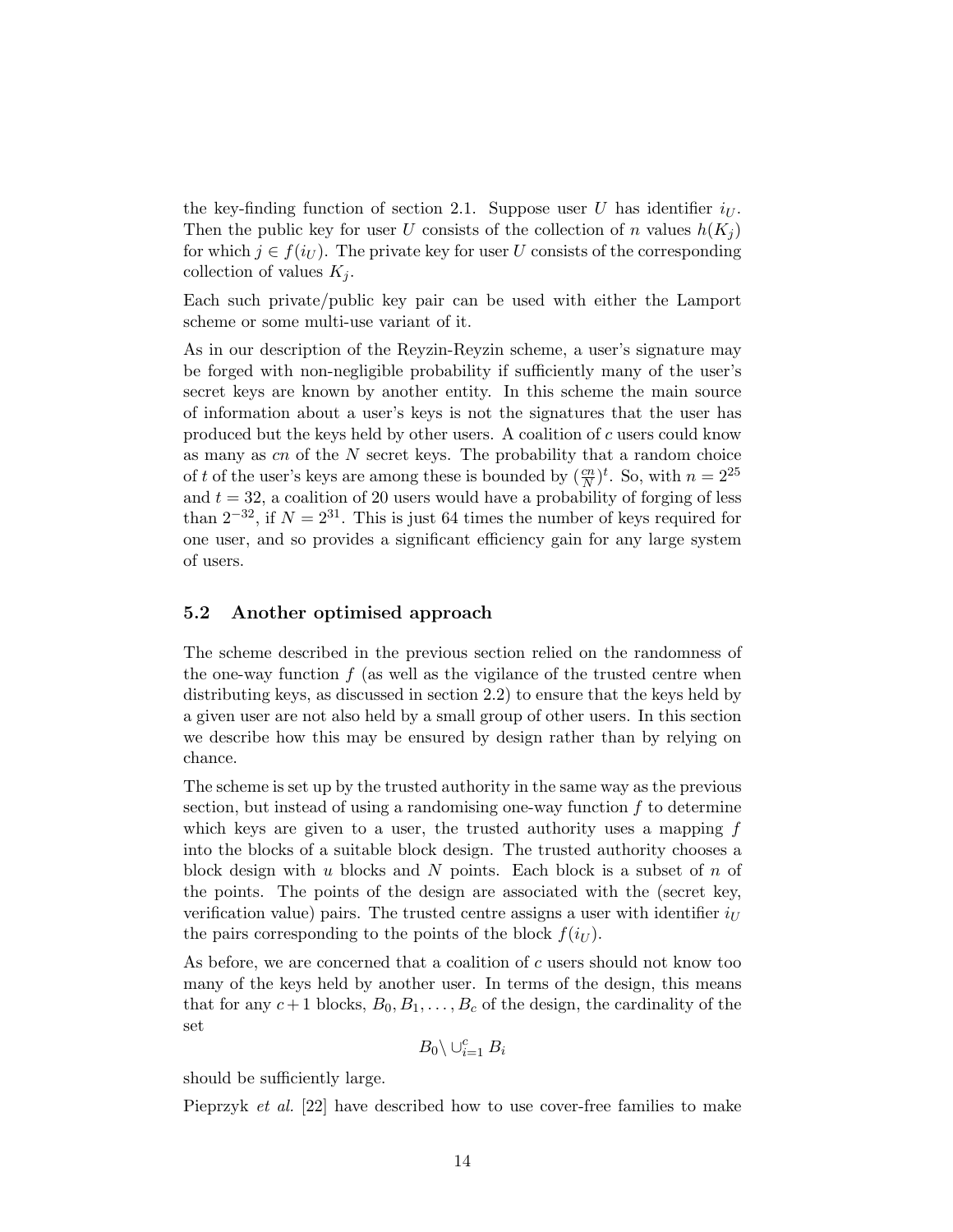the Reyzin-Reyzin scheme independent of the existence of one-way functions. The designs we are interested in are cover-free families, and are used in a similar way here. To be cover-free it is sufficient that the above cardinality is always at least 1, so, in general, we require a stronger condition on the collection of blocks.

If sufficiently large is taken to mean that

$$
|B_0 \setminus \cup_{i=1}^c B_i| \geq \frac{n}{2},
$$

then the probability that a coalition of size  $c$  may forge a signature is at most  $2^{-t}$ , as in the example of the Reyzin-Reyzin scheme considered above.

We may ensure that this cardinality is sufficiently large by ensuring that the cardinality of the intersection of any two blocks is sufficiently small. Of course, if the blocks are mutually disjoint then we simply have the naive approach described above. The use of a design with non-trivial intersections requires fewer (secret key, verification value) pairs than the naive approach. The following geometric construction gives designs with the appropriate properties.

Consider an elliptic quadric in the projective geometry  $PG(3, q)$  of dimension 3 over the field  $GF(q)$  of q elements. This is described by a quadratic form in the four projective coordinates that has exactly  $q^2 + 1$  solution points. This set of  $q^2+1$  points has the property that no three of them are collinear (see Hirschfeld [9]). Dualising, the corresponding object is a set of  $q^2 + 1$ planes of  $PG(3, q)$  with the property that any two intersect in a line and any three have a single point in common. Thus this configuration determines a design with  $N = q^3 + q^2 + q + 1$  points and  $q^2 + 1$  blocks (the planes) of  $q^2 + q + 1$  points each such that any two blocks intersect in  $q + 1$  points. Such a design could be used in a scheme where there may be as many as  $q+1$  $\frac{1}{2}$  users in a coalition. This scheme has  $N = q^3 + q^2 + q + 1$  whereas the naive scheme would have  $N = q^4 + q^3 + 2q^2 + q + 1$ .

For example, with  $q = 2^{12}$ , discarding one of the planes (nominating it to be the plane at infinity of the projective space) and restricting ourselves to the  $N = q^3 = 2^{36}$  affine points, we obtain a scheme for  $u = 2^{24}$  users with  $n = 2^{24}$  and  $t = 32$  which will be good for  $\frac{n}{2t} = 2^{18}$  signatures and secure against coalitions of  $\frac{2^{12}}{2} = 2^{11}$  users.

The advantage of this scheme over the previous one is that there is a guarantee about what a group of colluders may know about the set of keys belonging to a user. The disadvantage is that there are only as many predefined private/public key pairs as there are blocks of the design, and there is a chance that two different individuals will end up with the same key pair. This means that, in this case, T must take similar precautions with regard to the selection of parameters and the distribution of private keys as discussed in section 2.3.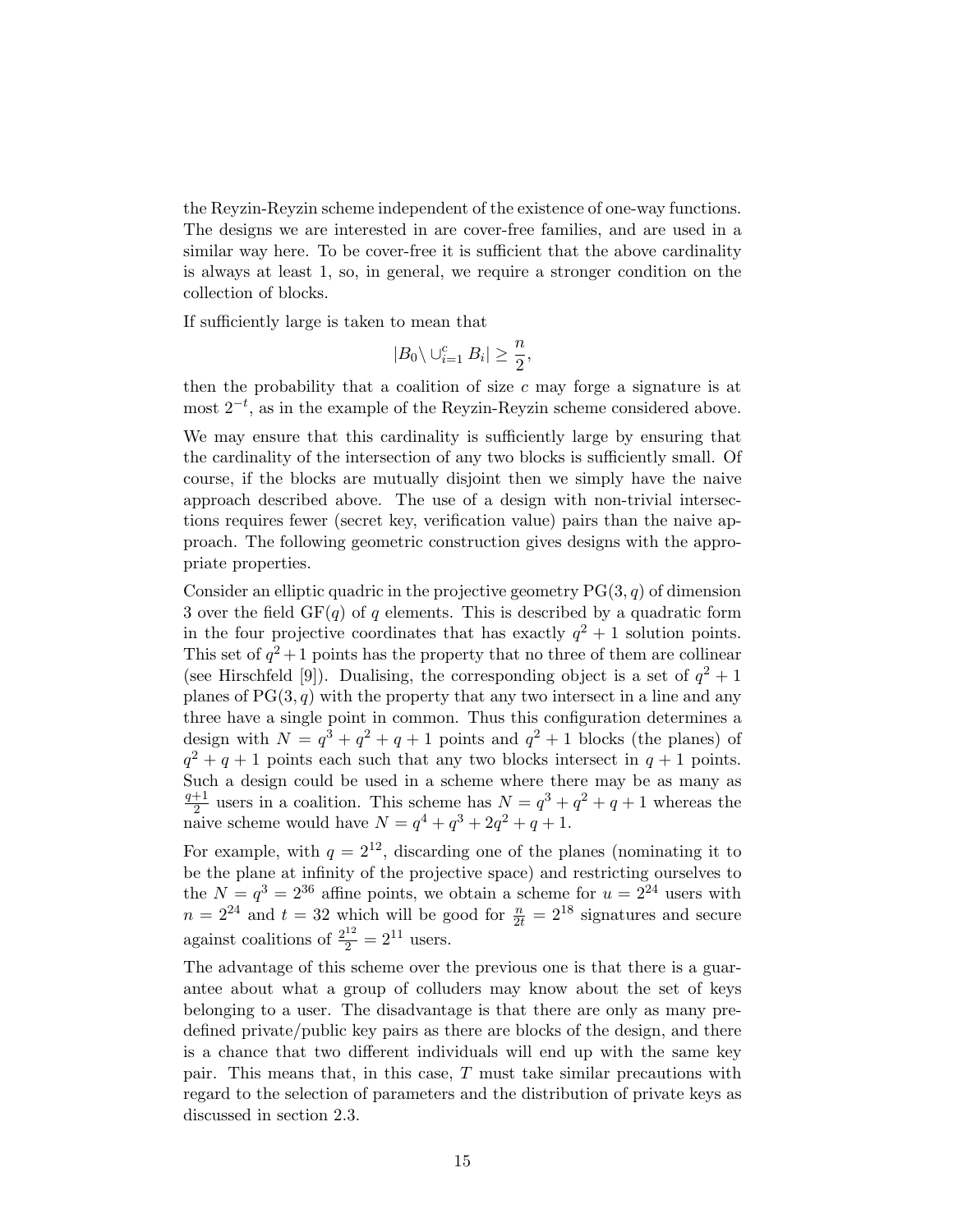### 6 ID-based encryption from symmetric primitives

An ID-based public key encryption scheme is easily derived from the scheme described in subsection 4.2. As for ID-based signature schemes, in the naive approach the trusted centre generates  $n$  (public, private) key pairs where a private key  $S_i$  consists of a set  $\mathcal{K}_i$  of secret keys and the public key  $P_i =$  $({e_K(X_i); K \in \mathcal{K}_i}, X_i)$  for distinct identifiers  $X_i$ . The public key of user A with identifier  $i_A$  is  $P_{f(i_A)}$ . As for signature schemes, the trusted centre could use hash-tree methods to authenticate the public keys.

In an optimised approach to the generation of an ID-based encryption scheme, the trusted authority T would generate a collection of triples  $(K_i, e_{K_i}(X_i), X_i)$ ,  $i = 1, \ldots, N$ . The authority T then publishes all the pairs  $(e_{K_i}(X_i), X_i)$ ,  $1 \leq i \leq N$ .

A user determines the public key of user A with identifier  $i_A$  by applying the appropriate key-finding function to determine an *n*-subset of  $\{1, \ldots, N\}$ . The public key for user A consists of the collection of n values  $e_{K_j}(X_j)$  for which  $j \in f(i_A)$ . The private key for user A then consists of the corresponding collection of values  $K_i$ .

Analogously to the discussion in section 5.2, an alternative optimised approach would involve generating subsets of keys for individual users using a block design instead of randomly. In this case, again as previously, the key-funding function  $f$  would map the user name to a block of the design.

An adversary who is able to subvert r of the keys held by user A would have probability  $\frac{r}{n}$  of decrypting a ciphertext. Otherwise the adversary would be faced with the difficulty of breaking the block cipher.

## 7 Summary and conclusions

We have shown that any public key cryptosystem may be used to derive an identity-based public key cryptosystem. In particular those public key cryptosystems that are based on symmetric primitives may be so used. We have given constructions of identity-based public key cryptosytems based on symmetric primitives using this technique. Finally, we have shown that the efficiency of such systems may be improved over that of the naive approach by using both one-way functions and block designs.

### References

[1] D. Bleichenbacher and U. Maurer. On the efficiency of one-time digital signatures. In K. Kim and T. Matsumoto, editors, Advances in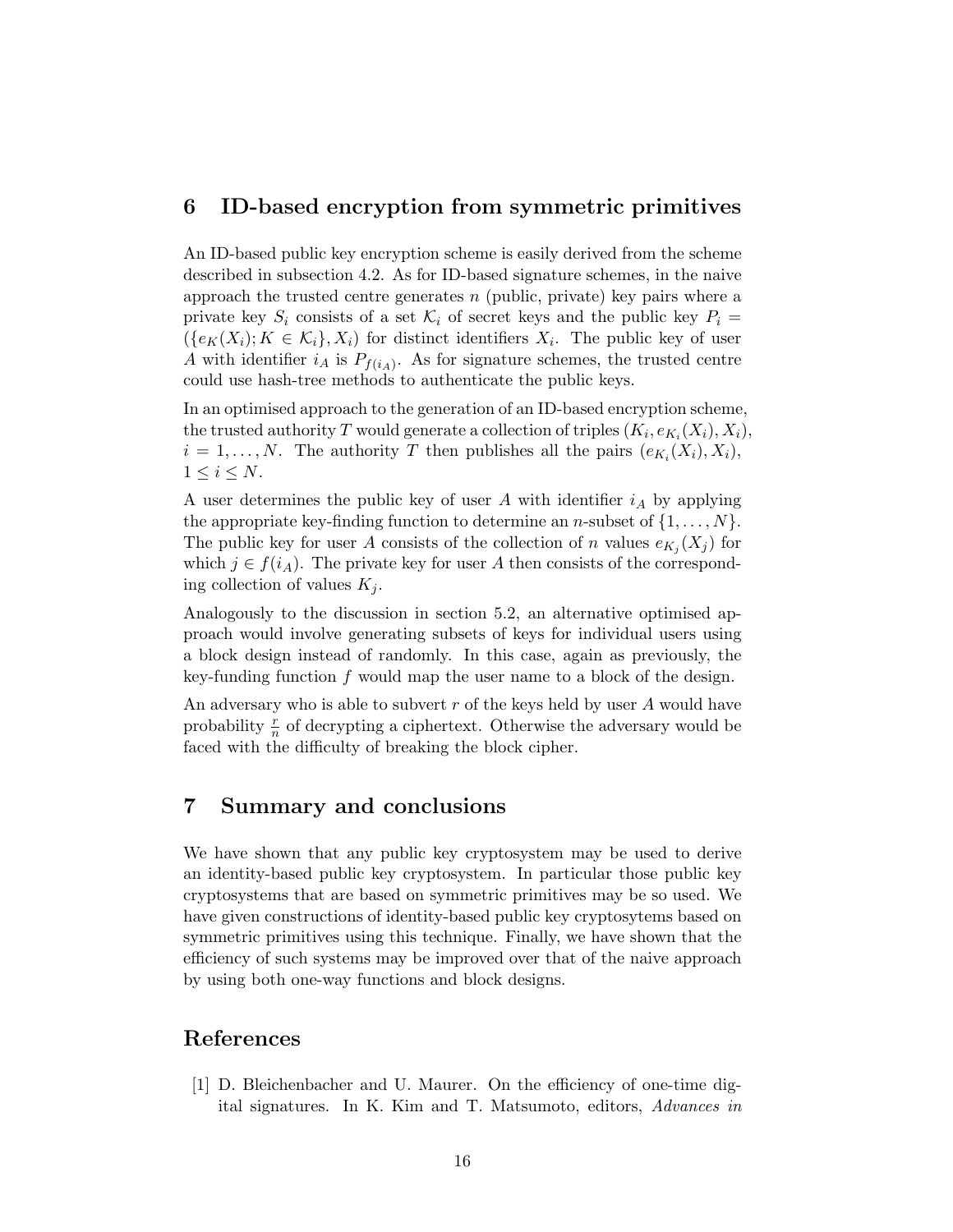Cryptology — ASIACRYPT '96, International Conference on the Theory and Applications of Cryptology and Information Security, Kyongju, Korea, November 3-7, 1996, Proceedings, number 1163 in Lecture Notes in Computer Science, pages 145–158. Springer-Verlag, Berlin, 1996.

- [2] R. Blom. Non-public key distribution. In D. Chaum, R.L. Rivest, and A.T. Sherman, editors, Advances in Cryptology: Crypto 82, pages 231–236, Santa Barbara, Ca., 1983. Plenum Press, New York.
- [3] D. Boneh and M. Franklin. Identity-based encryption from the Weil pairing. In J. Kilian, editor, Advances in Cryptology — CRYPTO 2001, number 2139 in Lecture Notes in Computer Science, pages 213–229. Springer-Verlag, Berlin, 2001.
- [4] J. N. Bos and D. Chaum. Provably unforgeable signatures. In E. F. Brickell, editor, Advances in Cryptology — CRYPTO '92, 12th Annual International Cryptology Conference, Santa Barbara, California, USA, August 16-20, 1992, Proceedings, volume 740 of Lecture Notes in Computer Science, pages 1–14. Springer-Verlag, Berlin, 1993.
- [5] C. Cocks. An identity based encryption scheme based on quadratic residues. In B. Honary, editor, Cryptography and Coding, 8th IMA International Conference, Cirencester, UK, December 17-19, 2001, Proceedings, volume 2260 of Lecture Notes in Computer Science, pages 360–363. Springer-Verlag, Berlin, 2001.
- [6] C. Cocks. An identity based encryption scheme based on quadratic residues. In B. Honary, editor, Cryptography and Coding, 8th IMA International Conference, Cirencester, UK, December 17-19, 2001, Proceedings, volume 2260 of Lecture Notes in Computer Science, pages 360–363. Springer-Verlag, Berlin, 2001.
- [7] W. Diffie and M. E. Hellman. New directions in cryptography. IEEE Transactions on Information Theory, IT-22:644–654, 1976.
- [8] S.-H. Heng and K. Kurosawa. k-resilient identity-based encryption in the standard model. In T. Okamoto, editor, Topics in Cryptology CT-RSA 2004, volume 2964 of Lecture Notes in Computer Science, pages 67–80. Springer, Berlin-Heidelburg, 2004.
- [9] J. W. P. Hirschfeld. Projective geometries over finite fields. Oxford University Press, Oxford, 1979.
- [10] International Organization for Standardization, Genève, Switzerland. ISO/IEC 11770–3, Information technology—Security techniques—Key management; Part 3: Mechanisms using asymmetric techniques, 1999.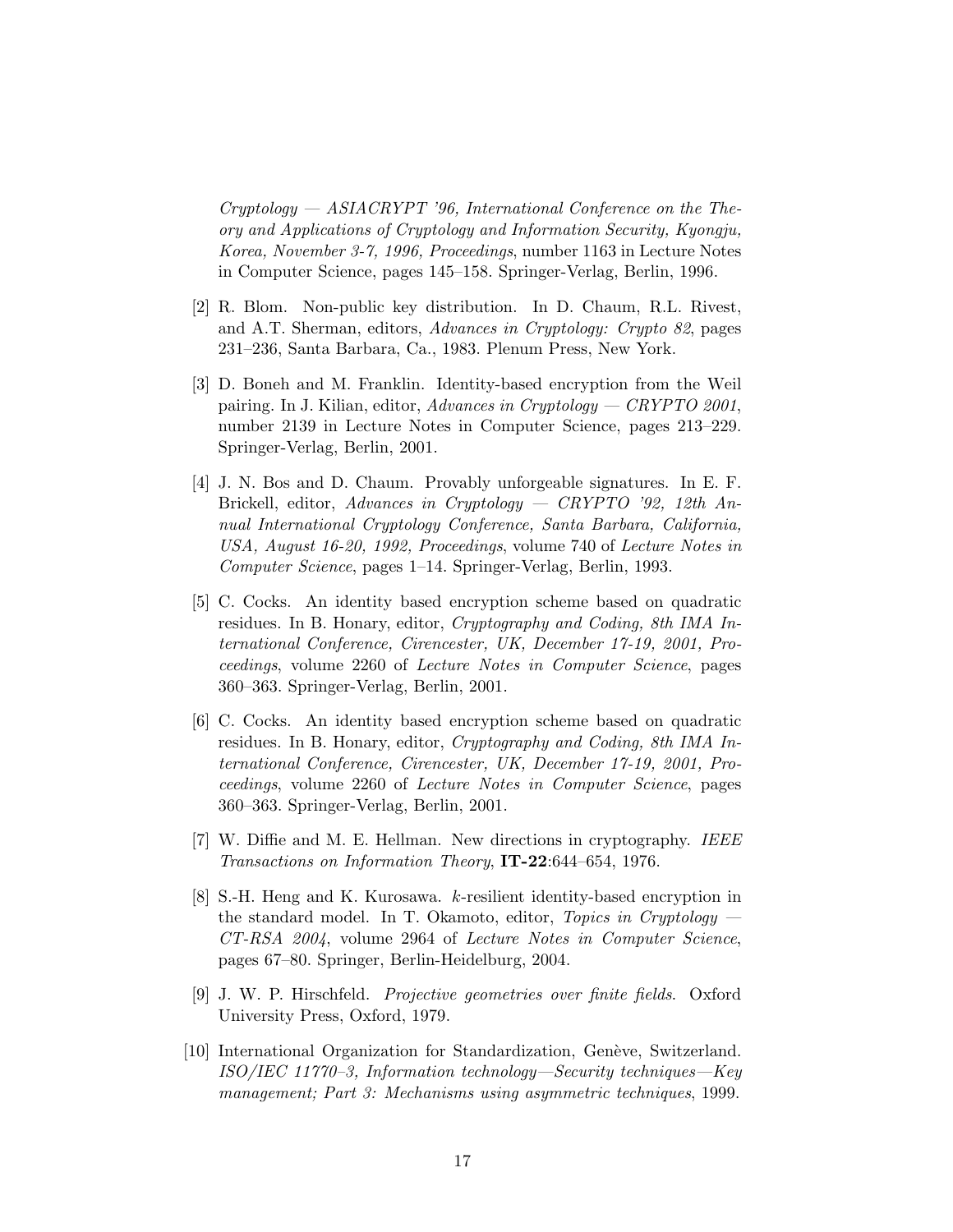- [11] International Organization for Standardization, Genève, Switzerland.  $ISO/IEC$  14888-2, Information technology — Security techniques Digital signatures with appendix  $-$  Part 2: Identity-based mechanisms, 1999.
- [12] International Organization for Standardization, Genève, Switzerland.  $ISO/IEC$  18033–3, Information technology — Security techniques — Encryption algorithms  $-$  Part 3: Block ciphers, 2005.
- [13] L. Lamport. Constructing digital signatures from a one-way function. Technical Report SRI-CSL-98, SRI International, Computer Science Laboratory, October 1979.
- [14] W.-B. Lee and K.-C. Liao. Constructing identity-based cryptosystems for discrete logarithm based cryptosystems. Journal of Network and Computer Applications, 27:191–199, 2004.
- [15] T. Matsumoto and H. Imai. On the key predistribution system: A practical solution to the key distribution problem. In C. Pomerance, editor, Advances in Cryptology — CRYPTO '87, number 293 in Lecture Notes in Computer Science, pages 185–193. Springer-Verlag, Berlin, 1988.
- [16] U. M. Maurer and Y. Yacobi. A non-interactive public-key distribution system. Designs, Codes and Cryptography, 9:305–316, 1996.
- [17] A. J. Menezes, P. C. van Oorschot, and S. A. Vanstone. Handbook of Applied Cryptography. CRC Press, Boca Raton, 1997.
- [18] R. C. Merkle. Secure communications over insecure channels. Communications of the ACM, **21**:294-299, 1978.
- [19] R. C. Merkle. A certified digital signature. In G. Brassard, editor, Advances in Cryptology — Crypto '89, number 435 in Lecture Notes in Computer Science, pages 218–238. Springer-Verlag, Berlin, 1990.
- [20] C. J. Mitchell. Public key encryption using block ciphers. Technical Report RHUL-MA-2003-6, Mathematics Department, Royal Holloway, University of London, September 2003.
- [21] A. Perrig. The BiBa one-time signature and broadcast authentication protocol. In Proceedings of the 8th ACM Conference on Computer and Communications Security, CCS 2001, pages 28–37. ACM Press, 2001.
- [22] J. Pieprzyk, H. Wang, and C. Xing. Multiple-time signature schemes secure against adaptive chosen message attacks. In M. Matsui and R. Zuccherato, editors, Selected Areas in Cryptography, 10th Annual International Workshop, SAC 2003, Ottawa, Canada, August 14-15,